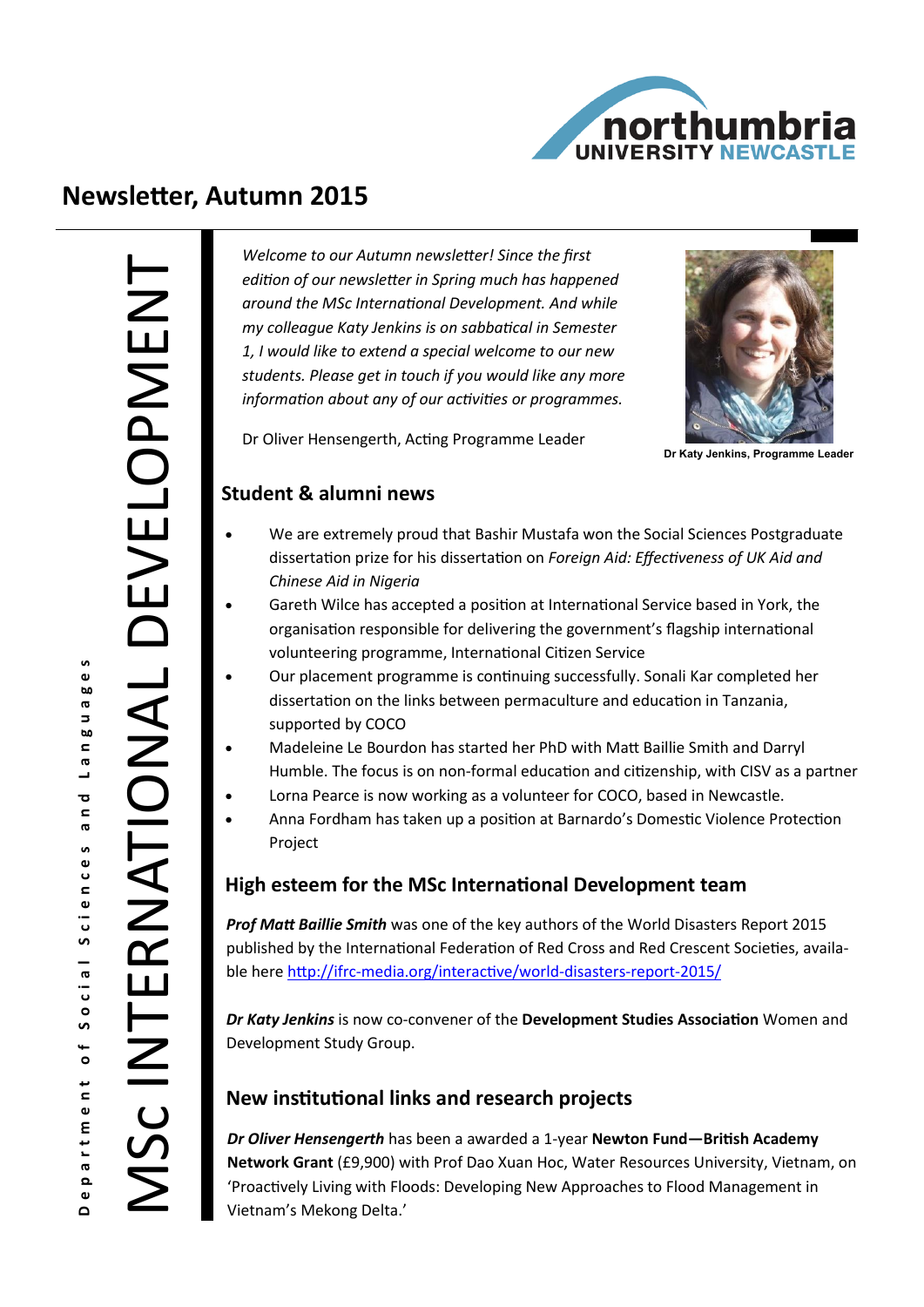*Katy Jenkins* has been awarded a **British Academy International Partnership and Mobility grant** (£29,886) for a three year project on 'Developing a participatory approach to understanding socio-environmental transformations and conflicts in the Atacama Desert, Chile: Gender, indigenous communities and large scale mining'. The project is held jointly with Dr Hugo Romero Toledo from the Centre for Social Conflict and Cohesion Studies (COES) in Santiago, Chile, and involves working with colleagues from COES and four other Chilean in-

#### **International invited lectures and project activities**

In October 2015, *Dr Sarah Coulthard* participated in the final team meeting of the **£2 Million ESPA funded SPACES project in Durban**, South Africa. SPACES 'Sustainable Poverty Alleviation from Eco-system Services' is in its final year and is in full swing analysing data collected from over 2000 households in coastal Kenya and Mozambique. The SPACES project explores the relationship between coastal ecosystem services (the benefits that people receive from the environment) and human wellbeing. It aims to generate concrete recommendations about ways to sustainably use the coastal environment to reduce poverty and enhance wellbeing for particularly vulnerable and poor men, women and children living in coastal East Africa. See the website for more details: http://www.espa-spaces.org/.



*Steve Taylor* just completed a project on **Dalits, Overseas Migration and Inclusive Growth: A Comparison of Punjab and Kerala** (with Rajan,I.). Funded by The India Centre for Migration/Ministry of Overseas Indian Affairs (National Indian Government Department, this was the first commissioned project to examine Dalit (lowest social caste) migration overseas from India and relationship to development

- *Steve Taylor* spoke on 'Indian Migration and Development: A Caste Analysis', Invited Plenary to 41st All India Sociological Conference of the Indian Sociological Society, Banaras Hindu University, Varanasi, India, December 2015
- In 2016, *Steve Taylor* will give a paper on 'Dalit Migration Overseas and Inclusive Growth: Kerala and Punjab', Invited Plenary to Migration, Diaspora and Development, International Conference of the Global Research Forum on Diaspora and Transnationalism, Indian International Centre, New Delhi, February (with Rajan, I.)
- In October 2015, *Katy Jenkins* delivered the closing plenary at LAMMP's 2015 conference 'Beyond Good Business: Advocating for Women's rights in the context of natural resource extraction and the UN Guiding Principles on Business and Human Rights'
- *Oliver Hensengerth* was invited as external expert to workshops in Ghana and Cambodia organised by the ESRC Project 'China Goes Global' in July and September
- *Katy Jenkins* will be an invited international panellist at the 2015 COES Annual Conference 'Urban and Territorial Conflicts: Contesting Social Cohesion' in November in Santiago, Chile
- *Oliver Hensengerth* delivered a talk at the Oxford University China-Africa Network in June on 'Chinese Hydropower in the Global South: Lessons from Bui (Ghana) and Kamchay (Cambodia)'
- *Nisha Thomas* is an invited speaker at the International Conference on 'Development Partnerships: The Role of International Volunteering' at National University Singapore, from 7-9 December 2015
- In May 2015, *Sarah Coulthard* was invited to write a piece on poverty-sustainability trade offs for the Ecosystem Services and Poverty Alleviation ESPA funding programme, which can be read in full online at: http://www.espa.ac.uk/news-events/espa-blog/importance-tackling-trade-offs-search-sustainability
- *Matt Baillie Smith* attended an invitation only UN Volunteering workshop in Bonn, bringing together the world's leading practitioners and scholars to agree the future directions of global volunteering research.